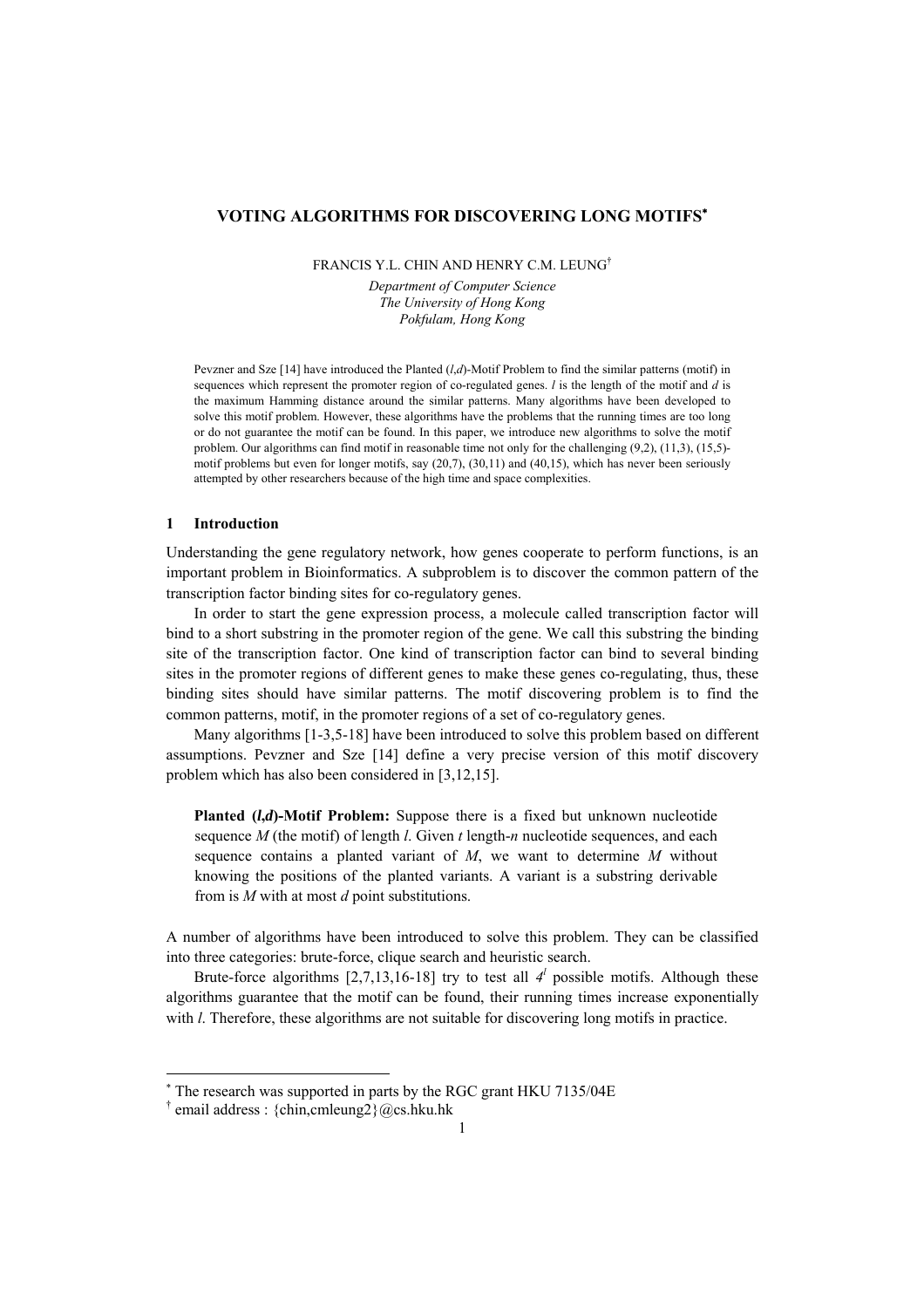Algorithms using clique search approach [12,14] construct a *t*-partite graph *G*. Each partite contains  $n - l + 1$  nodes which represent all length-*l* substrings in an input sequence. Two nodes in different partites will be joined by an edge if the Hamming distance between the two corresponding length-*l* substrings is less than or equal to 2*d.* The Planted (*l*,*d*)-Motif Problem is reduced to finding a clique of size *t* in graph *G*. These algorithms can handle longer motif than the brute-force algorithms can. However, since the number of edges increases with the value of *d*, these algorithms fail to find the motif when the number of edges in the graph is large, which includes the  $(9,2)$ ,  $(11,3)$ ,  $(15,5)$ -motif problems.

Algorithms based on heuristic search [1,3,5-6,8-10] first find out a small set of length-*l* sequences with high probability to be the motif, then refine these sequences by some local optimization searching techniques, e.g., EM-algorithm, Gibbs Sampling, etc. Although these algorithms may solve the challenging  $(9,2)$ ,  $(11,3)$ ,  $(15,5)$ -motif problems in practice, there is no guarantee that the motif can be discovered even for a short motif.

Our contribution includes a new Voting Algorithm to find the motif. Similar to the bruteforce algorithms, it guarantees the finding of the motif. However, the running time of this algorithm increases exponentially with *d* instead of *l*. A problem of this algorithm is that its storage requirement increases with *l*. Modifications of the Voting Algorithm have been introduced to reduce the storage requirement at the expense of a slight increase of running time. Thus, the modified Voting Algorithm works well with long motif as long as *d* is small, say 4 or 5 and can handle longer motif than those brute-force algorithms, e.g., the challenging problems like  $(9,2)$ ,  $(11,3)$ ,  $(15,5)$ -motif problems. When  $l > 15$ , say the  $(20,7)$ ,  $(30,11)$  and (40,15)-motif problem, even the modified Voting Algorithm will fail because its high time and space complexities. As far as we know, no known software can discover motifs for these large *l* and *d*. In this paper, we have introduced two improvements on our Voting Algorithm. Instead of considering all positions of the motif, our Voting Algorithm only works at a *subset* of these  $l$  positions, the "projection" onto  $l'$  positions. Based on the voting results on these  $l'$  positions, we have high probability to find the motif of length *l*. In fact, the *l*í positions can be chosen randomly and the probability of success can increase tremendously if different sets of positions are tried. Besides choosing the sets of positions at random, we can have a better result if these positions are the complement set of the previous *l*í positions. Experiments on simulated data show that the Voting Algorithm with projection can discover long motifs, e.g., the (40,15)-motif problem with over 95% successful rate. Note that Buhler et al [3] has shown that no algorithms can discover the motif when the value of *l* is small while the value of *d* is large because there are many random length-*l* sequences which can be taken as motifs. Examples of unsolvable cases include (9,3), (11,4), (15,6)-motif problems.

This paper is organized as follows. We describe the idea of the Voting Algorithm in Section 2 and the heuristic improvements in Section 3. Experimental results of the algorithm on both real data and simulated data are shown in Section 4, followed by a discussion in Section 5.

### **2 Voting Algorithm**

In this section, we will first describe the basic idea of the Voting Algorithm which runs faster than the brute-force algorithms without compromising its effectiveness.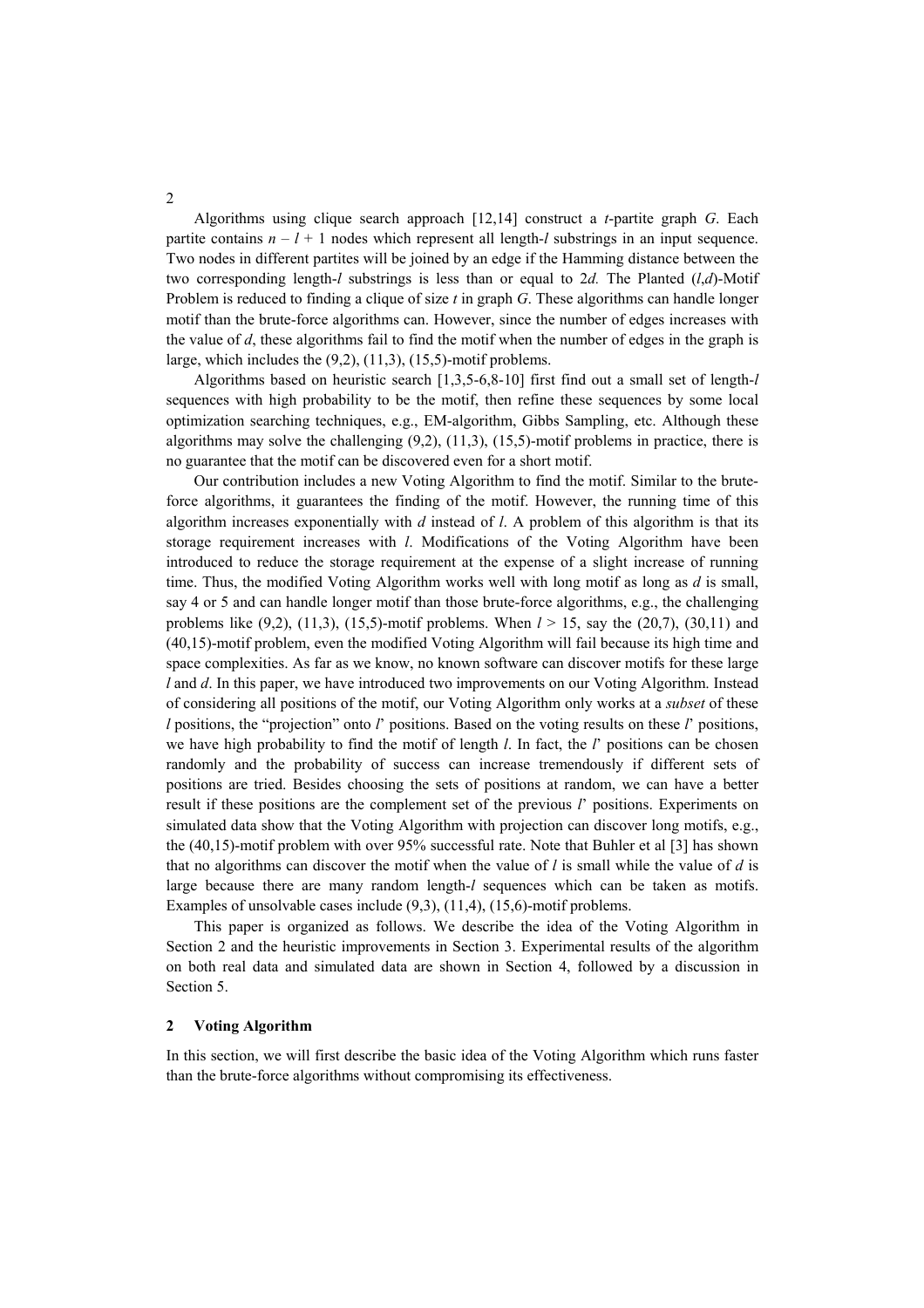First, we define a length-*l* sequence (substring) *s*í to be a *d-variant* (or simply variant) of another length-*l* sequence (substring) *s* if the Hamming distance between *s*í and *s* is at most *d*.  $N(s,d)$  is a set that contains all *d*-variants of a length-*l* sequence *s*. Note that all planted variants  $m_i$  of the motif *M* in the input sequences are in the set  $N(M,d)$ . At the same time, *M* is also in  $N(m_i,d)$  for all planted variants  $m_i$  of M. The idea of the Basic Voting Algorithm is that each length-*l* substring  $\sigma$  in the input sequences gives one mark to all length-*l* sequences in  $N(\sigma,d)$ with the restriction that each length-*l* sequence can get at most one mark from each length-*n* input sequence, the motif *M* will get exactly *t* marks. Algorithm 1 outlines the procedure for the Basic Voting Algorithm, where S*i*[*j*] is the *j*-th character in the *i*-th input sequence and H(*s*) is the hash value of a length-*l* sequence *s*.

## **Algorithm 1: Basic Voting Algorithm**

|     | 1: Create two hash tables V and R and set the value of each entry be 0                         |  |  |  |  |  |
|-----|------------------------------------------------------------------------------------------------|--|--|--|--|--|
|     | {Table V keeps the number of marks received by each length- <i>l</i> sequence}                 |  |  |  |  |  |
|     | {Table R ensures that each length- <i>l</i> sequence receives at most one mark from each input |  |  |  |  |  |
|     | sequence }                                                                                     |  |  |  |  |  |
|     | 2: $C \leftarrow \phi$<br>{set of motifs}                                                      |  |  |  |  |  |
|     | 3: for $i \leftarrow 1$ to t                                                                   |  |  |  |  |  |
| 4:  | <b>do</b> for $j \leftarrow 1$ to $n - l + 1$                                                  |  |  |  |  |  |
| 5:  | <b>do for each</b> length-l sequence s in $N(S_i[j \dots j+1-1], d)$                           |  |  |  |  |  |
| 6:  | <b>do</b> if $R[H(s)] \leq i$                                                                  |  |  |  |  |  |
| 7:  | then $V[H(s)] \leftarrow V[H(s)] + 1$                                                          |  |  |  |  |  |
| 8:  | $R[H(s)] \leftarrow i$                                                                         |  |  |  |  |  |
|     | 9: for each length- $l$ sequence s                                                             |  |  |  |  |  |
|     | 10: <b>do</b> if $v[H(s)] = t$                                                                 |  |  |  |  |  |
| 11: | <b>then</b> insert s into $C$                                                                  |  |  |  |  |  |

According to the definition of the Planted (*l*,*d*)-Motif Problem, each input sequence contains a variant of motif *M*. If a length-*l* sequence does not have any variant on one of the input sequence, it will not be the motif and will not be stored in the tables, therefore the storing space can be reduced. It is easy to verify the correctness of the Basic Voting Algorithm, so we shall omit the proof here. Theorem 1 prove that the time and space complexities of the algorithm are  $O(nt(3l)^d)$  and  $O(n(3l)^d + nt)$  respectively.

**Theorem 1:** The time and space complexities of the Basic Voting Algorithm are  $O(nt(3l)^d)$ and  $O(n(3l)^d + nt)$  respectively.

**Proof:** Let  $K(l,d)$  be the size of  $N(\sigma,d)$  for any length-*l* substring  $\sigma$ .  $K(l, d) = \sum_{i=0}^{d} C_i^l 3^i = O((3l)^d)$ . We need to access the tables  $O(ntK(l,d))$  times and scan the input sequences once. As we can find the hash value of each variant of a length-*l* substring S *i*[*j*  $\ldots$  *j* + *l* - 1] in constant time, the time complexity of the algorithm is  $O(ntK(l,d) + nt)$  $O(ntK(l,d)) = O(nt(3l)^d)$ . For each length-*l* substring in the first input sequence, it has  $K(l,d)$ variants. Therefore, at most  $(n-l+1)K(l,d)$  sequences will get one mark after the first iteration of *i*. The size of the two tables are at most  $(n-l+1)K(l,d)$  because we will not store marks of the rest sequences which have not a variant in the first input sequence. Since the space need to store the input sequences is  $O(nt)$ , the space complexity of the algorithm is  $O(n(3l)^d + nt)$ .  $\Box$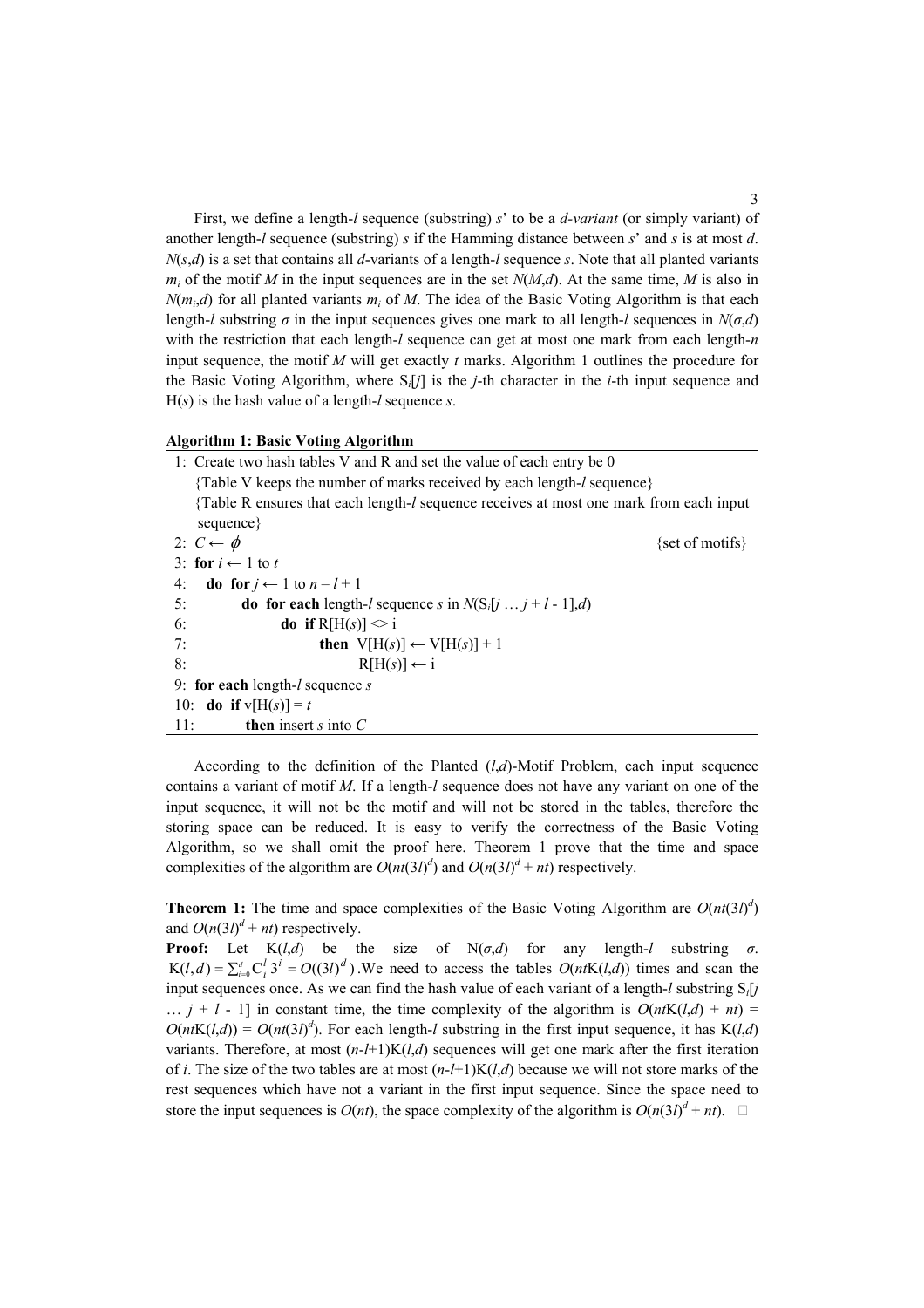On the other hand, the brute-force algorithms take  $O(nt4^l)$  time and  $O(nt)$  space. Although the Basic Voting Algorithm runs faster than the brute-force algorithms do, the space needed grows exponentially with *d*. Thus, it cannot handle long motif with large Hamming distance *d* because its running time and space requirement increase exponentially with *d*. A method to reduce the space complexity is to divide the  $4^l$  length-*l* sequences into groups. We group the  $4^l$ length-*l* sequences *s* according to their suffixes of length *l*í. Two length-*l* sequences are in the same group if and only if their suffixes are the same. At each iteration, for each substring  $\sigma$  in the input sequences, we give one mark to its variants with a particular suffix. Theorem 2 prove that the time and space complexity of this modified algorithm are  $O(nt(3l)^d + nt4l^t)$  and  $O(n(3(l-l'))^d + nt)$  respectively when *l*<sup>*i*</sup> is smaller than  $log_4(3l)^d$ .

**Theorem 2:** The time and space complexity of the modified Voting Algorithm are  $O(nt(3l)^d + nt4^{l'}$  and  $O(n(3(l-l'))^d + nt)$  respectively when *l*<sup>*i*</sup> is smaller than  $log_4(3l)^d$ .

**Proof:** Although we have divided the length- $l$  sequences into  $4^l$  groups, the total number of marks received by the tables remains  $O(ntK(l,d))$ . However, the input sequences will be scanned  $4^{l'}$  times, so the modified Voting Algorithm will take  $O(nt(3l)^{d} + nt4^{l'})$ . Since for any length-*l* substring  $\sigma$ , the maximum number of variants with a particular suffix is K(*l* - *l'*,*d*), the space complexity for the two tables decreases from  $O(n(3l)^{d} + nt)$  to  $O(n(3(l-l))^{d} + nt)$ .

## **3 Heuristic Improvement**

Although the Voting Algorithm can solve the Planted (*l*,*d*)-Motif Problem for many *l* and *d* including the challenging  $(9,2)$ ,  $(11,3)$ ,  $(15,5)$ -motif problems, its running time increases exponentially with *d* and the length of suffix. Therefore, it cannot handle problem with large *l* and *d*. In order to handle longer motif, we introduce two heuristic improvements for the Voting Algorithm.

## *3.1 Random Projection*

When *l* is large, say  $l > 15$ , the time required for discovering the motif becomes prohibitively long when *d* > 5. We try to reduce the size of *l* by projecting all length-*l* substrings onto a subset of these *l* positions. This subset of positions can be randomly chosen and the size of the subset, say  $l'$ , should be small enough to be solvable by the previous Voting Algorithm. Similar projection idea was used by Buhler et al[3] in which only the number of length-*l* substrings projected to each length-*l*<sup> $\prime$ </sup> sequence is used for selection of seed sequences. However, in our algorithm, the Voting Algorithm is applied to the projected length-*l*í sequences for saving time and space.

Denote  $HD(s,s')$  be the Hamming distance between sequences *s* and *s*<sup> $\prime$ </sup>. Let *B* be a subset of *l*<sup> $\prime$ </sup> positions from {1, ..., *l*}. A projection proj(*s*,*B*) of a length-*l* sequence *s* is the length-*l*<sup> $\prime$ </sup> sequence constructed by projecting the *l*í characters from *s* at the positions specified by *B*.

 $HD(proj(\sigma, B), s) \leq |dl'/l|$ . In general, for a length-*l* variant  $m_i$  of *M*, i.e.  $HD(m_i, M) \leq d$ , it is Our approach is to perform voting on these length-*l*í projected sequences. For each length-*l* substring  $\sigma$  in the input sequences, one mark will be given to a length-*l*<sup> $\prime$ </sup> sequence *s* if expected that the length-*l*<sup>*i*</sup> sequence proj $(m_i, B)$  is also a  $\lceil d \rceil /l \rceil$ -variant of proj $(M, B)$ , i.e.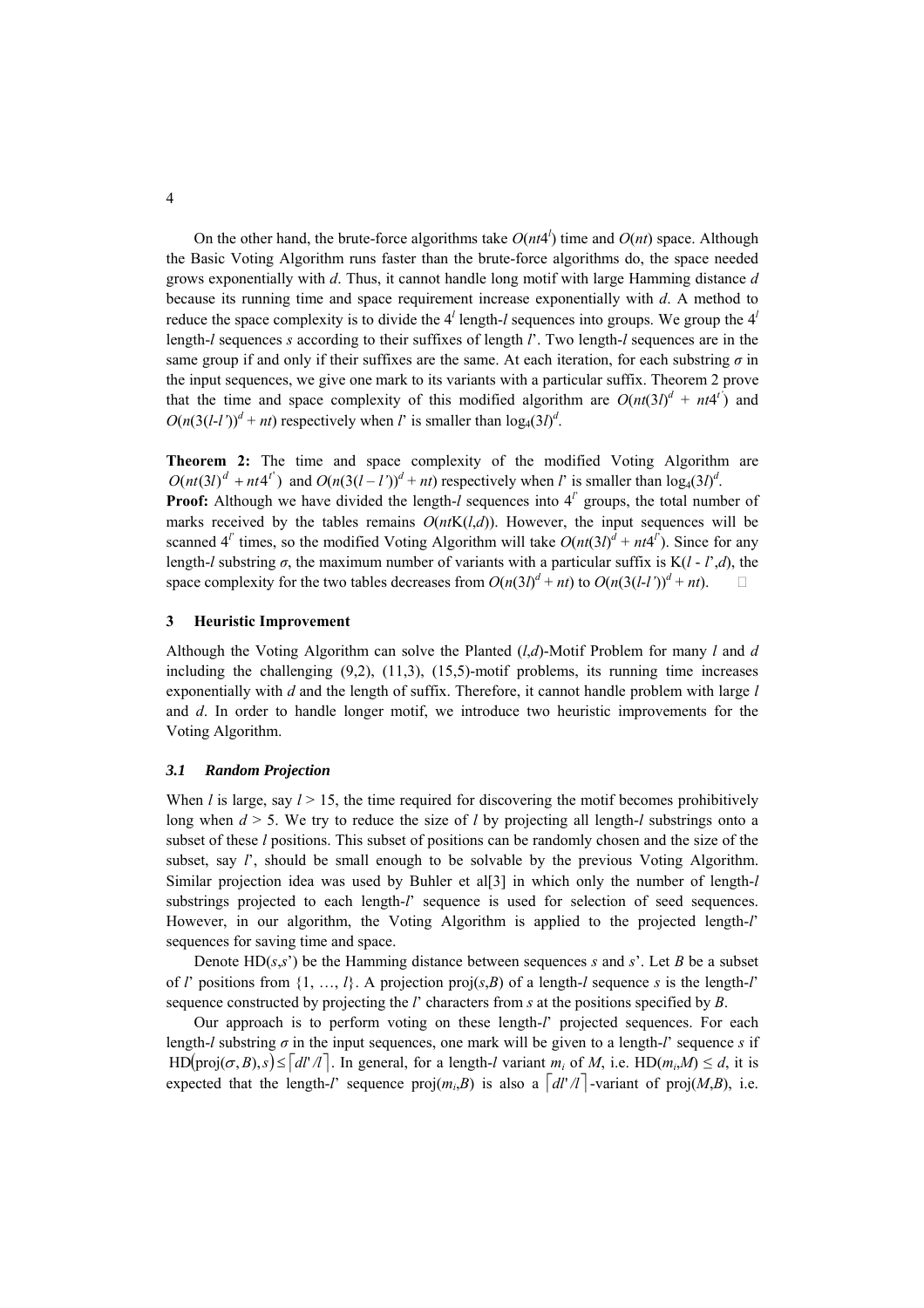$HD(proj(m_i, B), proj(M, B)) \leq |dl'/l|$ , these  $proj(M, B)$  will be marked. However, even if M has *t* various  ${m_i}$ , proj $(M, B)$  may not get exactly *t* marks because of the following cases.

- $HD(proj(m_i, B), proj(M, B)) > |dl'/l|.$ (i)  $\text{proj}(M, B)$  is not marked by some planted variant  $m_i$  because
- $HD(proj(\sigma, B), proj(M, B)) \leq |dl' /l|.$ (ii) proj $(M,B)$  is marked by a substring *σ*even though HD(*σ*, *M*) > *d* because

We shall show later that when *l*<sup> $\prime$ </sup> is comparatively large with respect to *l*, say  $l^{\prime} \sim 2l/3$ , it is highly probable that  $proj(M, B)$  will receive marks from the plant variants  $m_i$  of motif M.

Let  $\{v_i\}$  be the set of length-*l* substrings which mark proj $(M, B)$ . Although  $\{m_i\}$  and  $\{v_i\}$ may be different because of the above cases, large proportion of substrings  $\{m_i\}$ , say *t*<sup> $\prime$ </sup> length*l* variants of *M*, are in  $\{v_i\}$  and *t*<sup> $\prime$ </sup> should slightly less than *t*. Thus, proj(*M*,*B*) will receive high marks and will be used to identify  $\{v_i\}$  in the input sequences. In order to discover M from  $\{v_i\}$ , one simple method is to give one mark to each variants of  $v_i$  again, motif M should get at least *t*í marks and can be discovered. However, when *d* increases, this method may fail as the number of variants for  $v_i$  increases exponentially with *d*. For example, even the number of  $v_i$  of a (40,15)-motif problem is small, the time needed for discovering M from  $\{v_i\}$  may also be prohibitively long.

Another approach to find the motif from  $\{v_i\}$  is reducing it to the clique search problem. We construct a graph G where each node represents a length- $l$  sequence in  $\{v_i\}$ . An edge exists between two nodes if the Hamming distance between the corresponding sequences is at most 2*d*. Since there are *t*' variants  $m_i$  of *M* in  $\{v_i\}$ , these variants will form a clique of at least size  $t<sup>2</sup>$ . Thus the motif *M* can be discovered. In practice, the running time for finding the maximum clique is acceptable [23] as the size of the graph G is usually very small.

**Theorem 3:** Given a random set *B* of size *l*í and *t* length-*l* planted variants of a motif *M* with at most *d* substitutions, the probability  $P_r(l, l, d, t, t')$  that "at least *t*' out of the *t* variants give mark to  $proj(M, B)$  after performed projection according to  $B$ <sup>n</sup> is at least

$$
\sum_{i=t'}^{t} C_i^t p(l, l', d)^i \Big(1 - p(l, l', d)^i\Big)^{t-i}
$$
 where  $p(l, l', d) = \sum_{i=0}^{\lceil d l'/l \rceil} \frac{C_i^d \cdot C_{l'-i}^{l-d}}{C_l^l}$ 

 $HD(proj(m_i, B), proj(M, B)) = i$ , p  $\sum_{i=t'}^{t} C_i^t p(l, l', d)^i \Big(1-p(l, l', d)^i\Big)^{t-i}$  $\sum_{i=1}^{t} C_i^t p(l, l^t, d)^i \left(1 - p(l, l^t, d)^i\right)$ **Proof:** Let  $p(l, l', d)$  be the probability that HD(proj $(m_i, B)$ , proj $(M, B)$ )  $\leq d l' / l$  for a variant  $m_i$  of *M* with exactly *d* substitutions. Since there are  $C_i^d \cdot C_{i-i}^{d}$  out of  $C_i^l$  possible B such that ,  $p(l, l', d) = \sum_{i=0}^{|d|/l} |C_i^d \bullet C_{l-i}^{l-d} / C_{l'}^{l}$  . P Since there are  $C_l^d \cdot C_{l-i}^{l-d}$  out of  $C_l^l$  possible B such that  $(l, l', d) = \sum_{i=0}^{\lceil d^{l/2} \rceil} C_l^d \cdot C_{l-i}^{l-d} / C_l^l$ .  $P_r(l, l', d, t, t')$  has the minimum value when  $HD(m_i, M) = d$  for all variants  $m_i$ , which is equal to using binom ) −*i* ial distribution, Therefore  $P_r(l,l',d,t,t')$  is at least  $\sum_{i=t'}^{t} C_i^t p(l, l', d)^t [1-p(l, l', d)^t]$ .  $\Box$ 

Table 1:  $P_r(l,l',d,t,t')$  for different *l*, *d* and *t*' when  $t = 20$  and  $l' = 2l/3$ 

| L  | $\boldsymbol{d}$ | $t^{\prime}$ | $P_r(l,l',d,t,t')$ |    | d | ť  | $P_r(l,l',d,t,t')$ |
|----|------------------|--------------|--------------------|----|---|----|--------------------|
| 15 |                  | 13           | 0.869217           | 24 | 9 | 13 | 0.664495           |
|    |                  | 14           | 0.740677           |    |   | 14 | 0.482605           |
|    |                  | 15           | 0.561257           |    |   | 15 | 0.300016           |
| 18 | 6                | 13           | 0.754415           | 27 | 9 | 13 | 0.641744           |
|    |                  | 14           | 0.585880           |    |   | 14 | 0.458359           |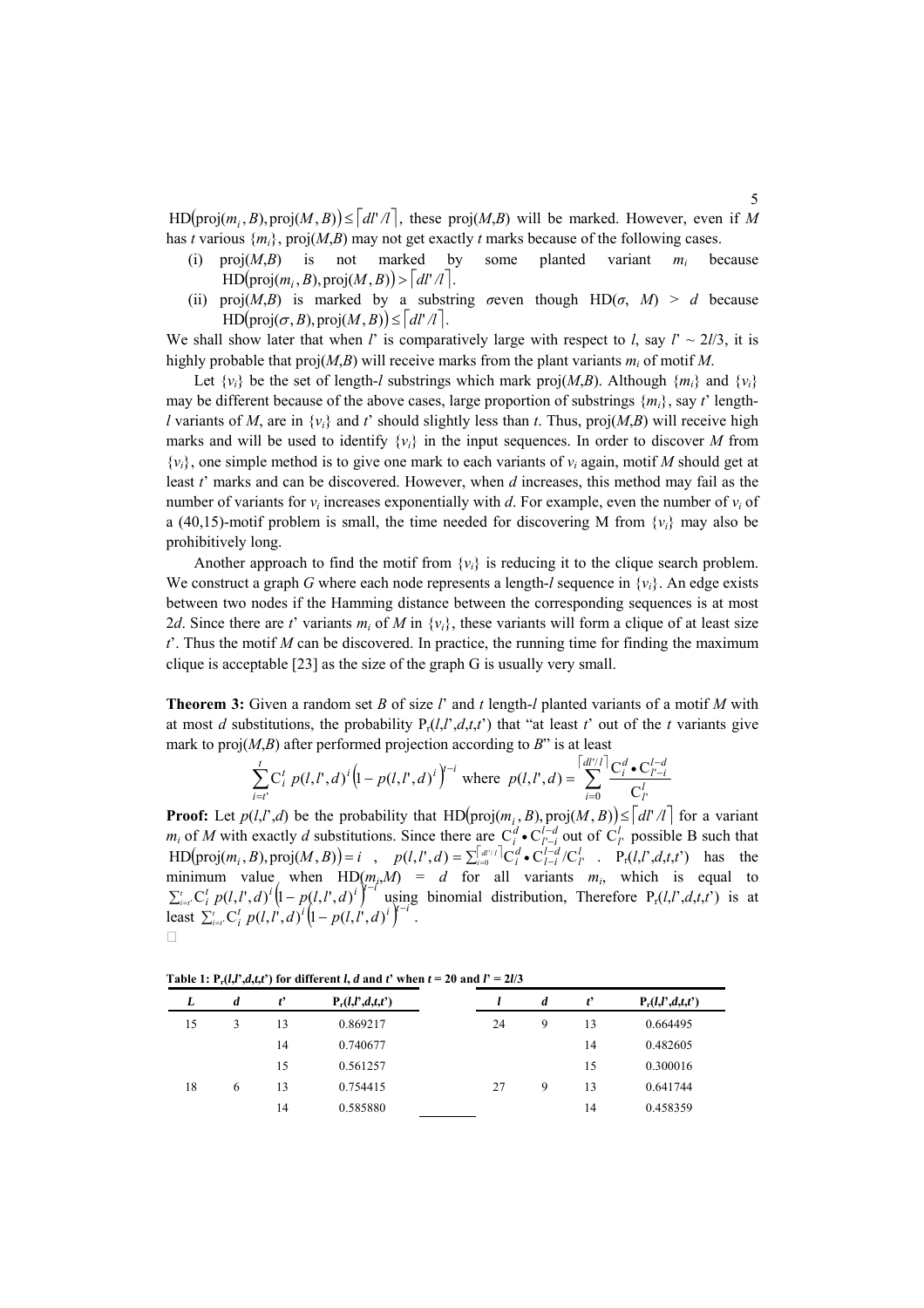| 0.279448 |
|----------|
| 0.600934 |
| 0.416533 |
| 0.245322 |
|          |

Table 1 shows the value of  $P_t(l, l', d, t, t')$  for different values of *l*, *d* and *t*<sup> $\prime$ </sup> when  $t = 20$  and  $l' = 2l/3$ , e.g., the probability that there are at least 14 variants of *M* in the variants set of proj(*M*,*B*) is larger than 0.4165 when  $l = 30$ ,  $d = 12$  and  $t' = 14$  which is much larger than the probability when the sequences are randomly generated. Although this probability  $P_t(l,l',d,t,t')$ might not be large enough to guarantee the finding of *M*, we can repeat the process with different sets of positions *B* to increase the probability of discovering *M*. With respect to the above example, if we repeat this process 10 times for  $t = 20$ , the probability that 14 or more variants of motif *M* are in  $\{v_i\}$  will increase to  $1 - (1 - 0.4165)^{10} = 0.9954$ .

**Table 2:**  $P_h(l,d,t,t')$  for different *l*, *d* and *t*<sup>*t*</sup> when  $t = 20$ 

| l  | $\boldsymbol{d}$ | $t^{\prime}$ | $P_h(l,d,t,t')$ | l  | $\boldsymbol{d}$ | $t^{\prime}$ | $P_h(l,d,t,t')$ |
|----|------------------|--------------|-----------------|----|------------------|--------------|-----------------|
| 20 | 6                | 13           | 0.9772          | 26 | 8                | 13           | 0.9522          |
|    |                  | 14           | 0.8773          |    |                  | 14           | 0.8008          |
|    |                  | 15           | 0.6563          |    |                  | 15           | 0.5432          |
| 22 | 6                | 13           | 0.9743          | 28 | 10               | 13           | 0.9337          |
|    |                  | 14           | 0.8672          |    |                  | 14           | 0.7551          |
|    |                  | 15           | 0.6397          |    |                  | 15           | 0.4871          |
| 24 | 8                | 13           | 0.9565          | 30 | 10               | 13           | 0.9285          |
|    |                  | 14           | 0.8123          |    |                  | 14           | 0.7433          |
|    |                  | 15           | 0.5585          |    |                  | 15           | 0.4737          |

#### *3.2 Improved Random Projection*

Although we have high probability to discover the motif using Random Projection, we can further increase this probability by considering the complement of the set *B* of positions.

Consider a set *B* of  $\lfloor l/2 \rfloor$  positions, define *B*<sup>*c*</sup> be the complement of *B*, i.e. {1, ...,*l*} - *B*.  $\text{HD}(\text{proj}(m_i, B), \text{proj}(M, B)) \leq \lfloor d/2 \rfloor \text{ or } \text{HD}(\text{proj}(m_i, B^c), \text{proj}(M, B^c) \leq \lceil d/2 \rceil$ . Let  $\{v_i\}$  and If  $m_i$  is a length-*l* planted variant of the motif *M*, then either  $m_i$ least half of the variants of motif *M* should be in  $\{v_i\}$  or  $\{v_i^c\}$ . Calculation of the probability  ${v<sub>i</sub>}^c$  be the set of length-*l* variants obtained from proj(*M*,B) and proj(*M*,B<sup>c</sup>) respectively. At  $P_h(l,d,t,t')$  that at least *t*' of the *t* variants of a length-*l* motif *M* are in  $\{v_i\}$  or in  $\{v_i^c\}$  in shown in Theorem 4.

**Theorem 4:** Given a random set *B* of size *l*/2 and *t* length-*l* planted variants of a motif *M* with at most *d* substitutions, the probability  $P_h(l,d,t,t')$  that either proj $(M,B)$  or proj $(M,B^c)$  gets at least *t*í marks from the *t* variants when performing random projection is at least

$$
\sum_{j=0}^{t} \left[ \left( C_j' p_e^{j} (1 - p_e)^{t-j} \right) \bullet \left( \sum_{k=\{0,\dots,t-t\},t'-j,\dots,t-j\}} C_k^{t-j} \left( \frac{1}{2} \right)^{t-j} \right) \right] \text{ where } p_e = \frac{C_{d/2}^d \bullet C_{(l-d)/2}^{(l-d)}}{C_{l/2}^l}
$$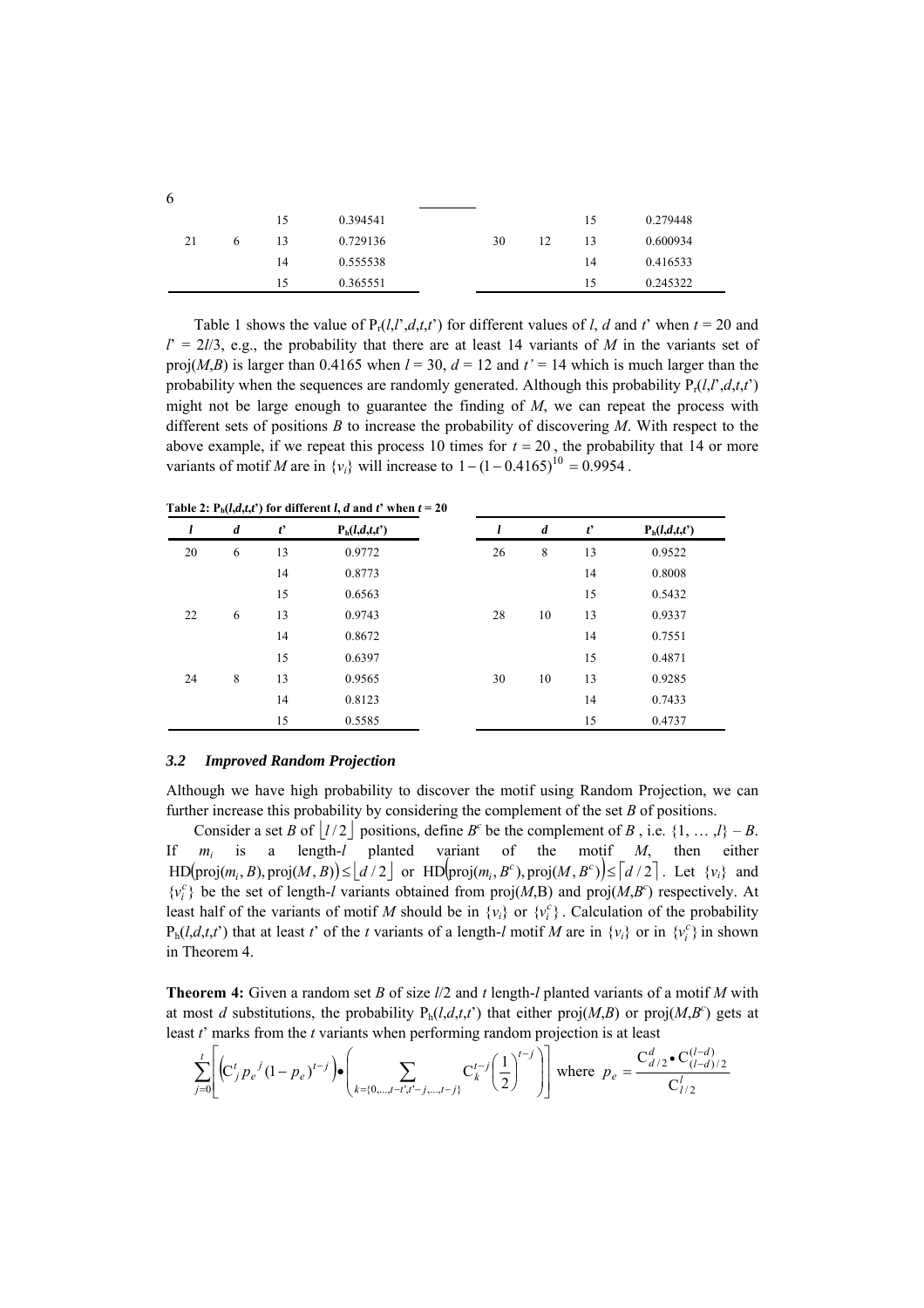**Proof:** Without loss of generality, assume both *l* and *d* are even. Let  $p_e$  be the probability that a variant  $m_i$  of *M* with exactly *d* substitutions gives mark to both proj(*M*,*B*) and proj( $M$ ,*B<sup>c</sup>*). It would happen only when  $HD( \text{proj}(m_i, B), \text{proj}(M, B)) = HD( \text{proj}(m_i, B^c), \text{proj}(M, B^c)) = d/2$ .  $C_{d/2}^d \bullet C_{(l-d)/2}^{l-d}$  out of  $C_{l/2}^l$  possible B satisfy this requirement,  $p_e = C_{d/2}^d \bullet C_{(l-d)/2}^{(l-d)}/C_{l/2}^l$ . It means that the set B contains exactly  $(l - d)/2$  positions that  $m_i$  equals *M*. Since there are

 $P_h(l, d, t, t')$ 

- $HD(m_i, M) = d$  for all  $d$  variants  $m_i$ or there are *t*' or more *d* – variants  $m_i$  satisfy HD(proj( $m_i$ ,  $B^c$ ), proj( $M$ ,  $B^c$ ))  $\leq d/2$  given that  $\geq$  The probability that there are t' or more  $d$  – variants  $m_i$  satisfy HD(proj( $m_i$ ,  $B$ ), proj( $M$ ,  $B$ ))  $\leq d/2$
- $(\exists j \text{ variants } m_i \text{ s.t. } HD(\text{proj}(m_i, B), \text{proj}(M, B)) = HD(\text{proj}(m_i, B^c), \text{proj}(M, B^c)) = d/2)$  $(\exists t'$  - j or more variants  $m_i$  in the rest  $t$  - j variants s.t. HD(proj $(m_i, B)$ , proj $(M, B)$ ) or  $\exists t$  - t<sup>*i*</sup> or less variants  $m_i$  in the rest  $t$  - j variants s.t. HD(proj( $m_i$ ,  $B$ ), proj( $M$ ,  $B$ )) $\le d/2$ )  $\sum_{j=0}$ •  $P(\exists t' - j \text{ or more variants } m_i \text{ in the rest } t - j \text{ variants s.t. } HD(proj(m_i, B), proj(M, B)) \le$  $= \sum P[\exists j \text{ variants } m_i \text{ s.t. } HD(\text{proj}(m_i, B), \text{proj}(M, B)) = HD(\text{proj}(m_i, B^c), \text{proj}(M, B^c))$  $i$  in the rest  $i - j$  variants s.t.  $\text{m}(\text{proj}(m_i))$ *t j c*<sub>*i*</sub> s.t. HD(proj $(m_i, B)$ , proj $(M, B)$ ) = HD(proj $(m_i, B^c)$ , proj $(M, B^c)$  $t'$  - *j* or more variants  $m_i$  in the rest  $t$  - *j* variants s.t. HD(proj $(m_i, B)$ , proj $(M, B)$ ) $\le d$ *j* variants  $m_i$ , s.t. HD(proj $(m_i, B)$ , proj $(M, B)$ ) = HD(proj $(m_i, B^c)$ , proj $(M, B^c)$ ) = d 0  $\bullet$  P( $\exists t'$  - *j* or more variants  $m_i$  in the rest  $t$  - *j* variants s.t. HD( $proj(m_i, B)$ ,  $proj(M, B)$ ) $\leq d/2$  $\sum P(\exists j \text{ variants } m_i \text{ s.t. } HD(\text{proj}(m_i, B), \text{proj}(M, B)) = HD(\text{proj}(m_i, B^c), \text{proj}(M, B^c)) = d/2$

$$
= \sum_{j=0}^{t} \left[ \left( C_j^t p_e^{j} (1-p_e)^{t-j} \right) \bullet \left( \sum_{k=\{0,\dots,t-t',t'-j,\dots,t-j\}} C_k^{t-j} \left( \frac{1}{2} \right)^k \left( \frac{1}{2} \right)^{t-j-k} \right) \right]
$$
  

$$
= \sum_{j=0}^{t} \left[ \left( C_j^t p_e^{j} (1-p_e)^{t-j} \right) \bullet \left( \sum_{k=\{0,\dots,t-t',t'-j,\dots,t-j\}} C_k^{t-j} \left( \frac{1}{2} \right)^{t-j} \right) \right]
$$

The values of  $P(l,d,t,t')$  for different *l*, *d* and *t*<sup> $\prime$ </sup> when  $t = 20$  are shown in Table 2. Although the probability  $P(l,d,t,t')$  decreases with *l*, the probability "at least 14 of the 20 variants of motif *M* are in  $\{v_i\}$  derived from proj $(M, B)$  or in set  $\{v_i^c\}$  derived from proj $(M, B^c)$ " is larger than 0.7433 (an increase from 0.4165 of the random projection method). Note that  $P(l,d,t,t') = 1$  for all  $t' \leq t/2$ , therefore at least  $t/2$  variants  $\{m_i\}$  are in  $\{v_i\}$  or  $\{v_i^c\}$ . Similar to the Random Projection, we can take different random sets *B* so as to increase this probability. For example, if we repeat the process 5 times, the probability of at least 14 out of 20 variants in  $\{v_i\}$  or  $\{v_i^c\}$  will be 1 -  $(1 - 0.7433)^5 = 0.9989$ .

When using this improved Random Projection approach, we should be careful that the motif must be long. If the length of the motif is short, say 16bp, the length of the short motif (8bp) is too short that there will be many random sequences having a lot of variants. The running time of the Voting Algorithm will increase, as we have to find the length-*l* variants for a huge number of short motifs and to discover the corresponding candidate motif.

On the other hand, if the length of the motif is sufficient long, say 40, the improved Random Projection Algorithm should be applied to reduce to a motif problem of length 20, which can further be solved by the Random Projection Algorithm.

**Table 3: Suggested heuristic improvement used in different situations "S" means using the** Voting Algorithm without heuristic improvement. "RP" means using the random projection with  $l' = 2l/3$ . "RPH" means using the random projection with the complement set  $(l' = l/2)$ 

|                       | $-15$ | $15 \le l \le 20$ | ~ ^^ |
|-----------------------|-------|-------------------|------|
| $1 - 2$<br>$u \geq v$ |       |                   |      |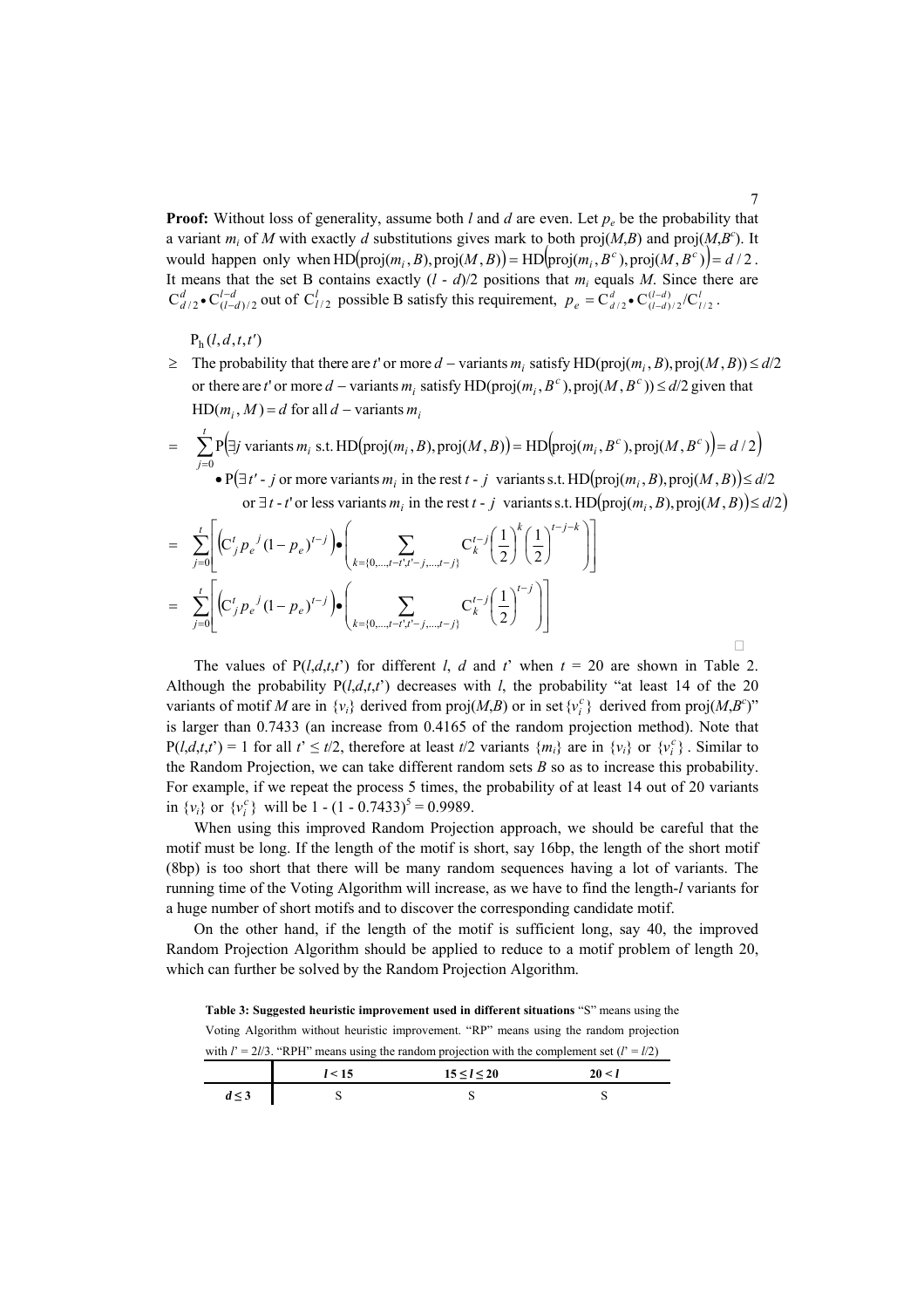|       | $3 < d \leq 5$ | ш | ◡                     | RPH |
|-------|----------------|---|-----------------------|-----|
| d > 5 |                | ш | DЪ<br>$\overline{11}$ | RPH |

## **4 Experimental results**

In this section, we describe the test results of the Voting Algorithm for both simulated and real biological data. All the experiments were taken on a 2.4GHz P4 CPU with 512Mb memory.

### *4.1 Simulated Data*

We tested the performances of brute-force algorithm, Voting Algorithm and Voting Algorithm with heuristic improvement on different Planted (*l*,*d*)-Motif Problem. Table 3 shows the suggested heuristic improvement with respected to different *l* and *d*.

All input instances contain  $t = 20$  sequences each of length 600. Each nucleotide  $(A)$ , ëCí, ëGí and ëTí) of the input sequences was generated independently with the same occurrence probability. A motif *M* of length-*l* was randomly picked and a variant was planted to each input sequence. Each algorithm could output at most 20 solutions (the length-*l* sequences with at least one variant in each input sequence). The minimum Hamming distance between the planted motif and the 20 solutions are records. For each set of parameter *l* and *d*, we ran 50 test cases, recorded the average Hamming distance and the average running time of each algorithm.

Table 4 shows the results of the experiments. The third column is the maximum value of *d* for the corresponding *l* such that the Planted (*l*,*d*)-Motif Problem can still be solved theoretically. Buhler et al<sup>[3]</sup> introduced the expected number  $E(l,d)$  of length-*l* random sequences that have one variant in each input sequence. When *d* is too large such that  $E(l,d)$  is large, no algorithm can determine the motif from the set of random sequences with a variant in each input sequence. In other words, max ${d | E(l,d) \le a}$  small constant  $}$  gives the maximum *d* that the  $(l,d)$ -motif problem can be solved with high probability.

| l  | $\boldsymbol{d}$ | Max d for<br>E(l,d) < 10 | <b>Brute-force</b> |                   | Voting       |                 | <b>Voting with Heurisite</b><br>Improvement |                             |
|----|------------------|--------------------------|--------------------|-------------------|--------------|-----------------|---------------------------------------------|-----------------------------|
|    |                  | Buhler et al [3]         | HD                 | time              | HD           | time            | HD                                          | time                        |
| 7  |                  |                          | $\mathbf{0}$       | 61.6 s            | $\mathbf{0}$ | $\leq$ 1 s      |                                             | The results are the same as |
| 9  | $\overline{2}$   | $\overline{c}$           | $\mathbf{0}$       | 17.9 <sub>m</sub> | $\mathbf{0}$ | 0.4 s           |                                             | the Voting algorithm as no  |
| 11 | 3                | 3                        | $\theta$           | 4.8h              | $\theta$     | 8.6 s           |                                             | heuristic improvement is    |
| 13 | 4                | 4                        |                    |                   | $\mathbf{0}$ | 108.s           |                                             | performed when $l < 15$     |
| 15 | 5                | 5                        |                    |                   | 0.2          | 22 <sub>m</sub> | 0.2                                         | 113.6 s                     |
| 20 | 7                | 7                        |                    |                   |              |                 | $\theta$                                    | 111.4 s                     |
| 30 | 11               | 13                       |                    |                   |              |                 | 0.11                                        | 124.1 s                     |
| 40 | 15               | 18                       |                    |                   |              |                 | 0.1                                         | 125.2 s                     |

**Table 4: Experimental results on simulated data of the brute-force algorithm, Voting Algorithm and Voting Algorithm with heuristic improvement** We run 50 test cases for each set of parameters and record the average running time and the hamming distance between the planted motif and the solution output by the three programs.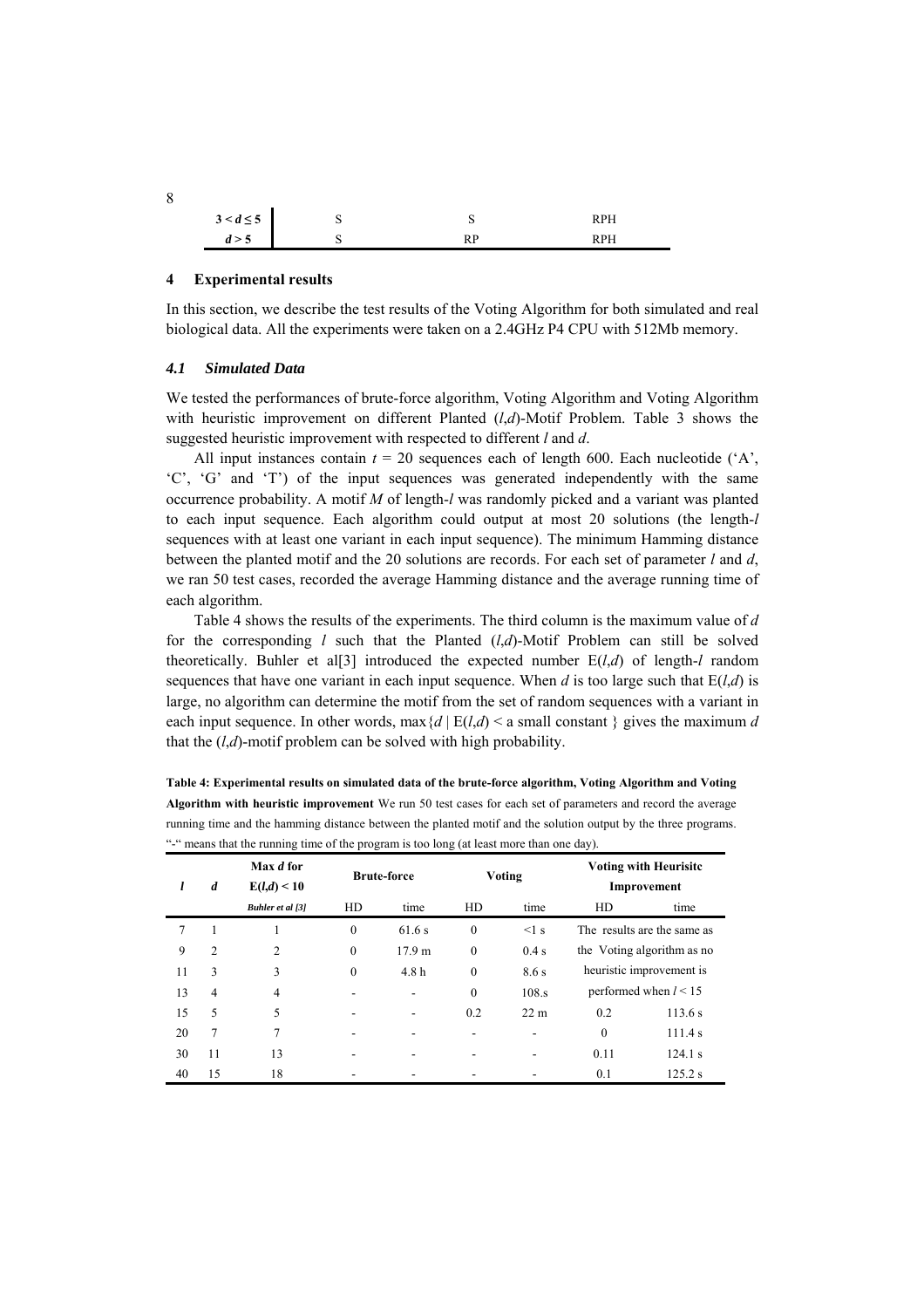Since the brute-force algorithm takes  $O(nt4^l)$  time, the running time for discovering a length-11 motif is over 4.8h and it cannot handle longer motif in reasonable time. For the Voting Algorithm, although it can solve the Planted (*l*,*d*)-Motif Problem for longer motif than the brute-force algorithm can, it cannot handle those problem when  $d$  is larger than  $5$  as its running time increases exponentially with *d*. With heuristic improvement, the Voting Algorithm can handle longer motif with large *d* even for the (40,15)-motif problem in one minute.

## *4.2 Real Biological Data*

SCPD [19] contains different transcription factors for yeast. For each set of genes regulated by the same transcription factor, we chose the 600 bp in the upstream of the genes as the input sequences *T*. The lengths of the motifs were same as those of the published motifs and *d* was either 0 or 1. Experimental results are showed in Table 5. The Voting Algorithm could discover the motifs for these data sets. Besides, since the lengths of all these motifs were within 10bp, the running time of the Voting Algorithm was within one second for each data set.

**Table 5: Experiment result on real biological data** The data are collected from the SCPD. For each set of data, we look for the motifs with length equals to the published motif and *d* equals to 1.

| <b>Transcription Factor</b> | <b>Published Motif</b><br>pattern | <b>Motif Pattern Found</b> |  |  |
|-----------------------------|-----------------------------------|----------------------------|--|--|
| GCR1                        | <b>CWTCC</b>                      | <b>CTTCC</b>               |  |  |
| <b>GATA</b>                 | <b>CTTATC</b>                     | <b>CTTAT</b>               |  |  |
| CCBF, SCB, SWI6             | <b>CNCGAAA</b>                    | CGCGAAA                    |  |  |
| CuRE, MAC1                  | TTTGCTC                           | TTTGCTC                    |  |  |
| <b>GCFAR</b>                | CCCGGG                            | CCCGGG                     |  |  |
| GCN1                        | TAATCTAATC                        | <b>TAATCTAATC</b>          |  |  |

#### **5 Discussion**

In this paper, we have introduced the Voting Algorithm for solving the Planted (*l*,*d*)-Motif Problem. It guarantees that the motif can be found when *d* is small and with high probability for large *l* and *d*. Experimental results have indicated that our algorithm works quite well for both simulated data and real data.

An open problem of interest is to extend the Voting Algorithm to handle those variants within *d* from motif *M* in edit distance instead of Hamming distance. When *d* is small, this problem can be solved by redefining the variant set  $N(\sigma, d)$  of a length-*l* substring  $\sigma$ . However, the heuristic improvement may not work when both *l* and *d* are large and new methods should be needed to handle these cases.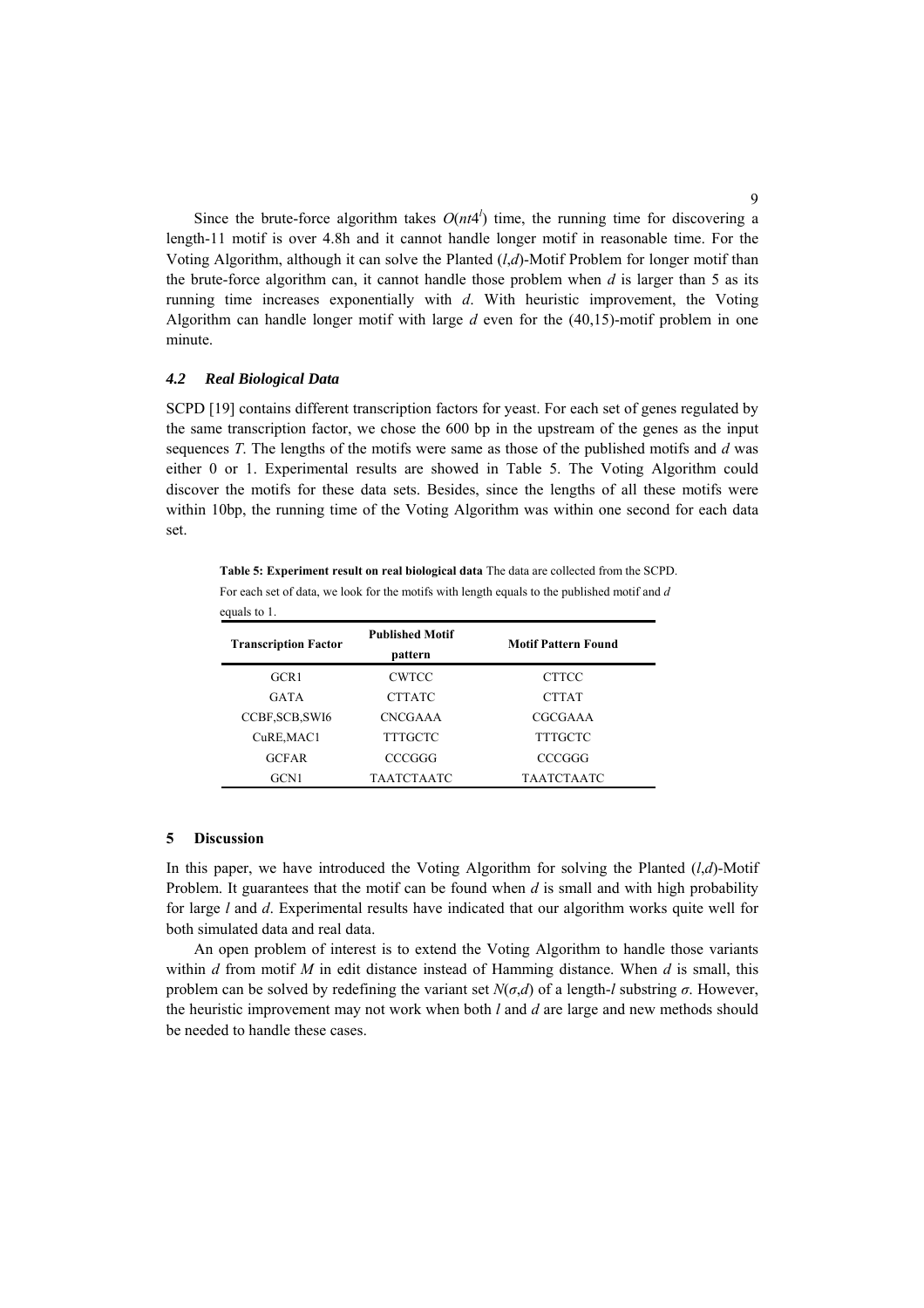## **References**

- 1. Timothy Bailey and Charles Elkan. Unsupervised learning of multiple motifs in biopolymers using expectation maximization. Machine Learning, 21:51-80, 1995
- 2. Alvis Brazma, Inge Jonassen, Ingvar Eidhammer, and David Gilbert. Approaches to the automatic discovery of patterns in biosequences. Journal of Computational Biology, 5:279-305, 1998.
- 3. Jeremy Buhler and Martin Tompa. Finding motifs using random projections. RECOMB01, p69-76, 2001.
- 4. Norishige Chiba and Takao Nishizeki. Arboricity and Subgraph Listing Algorithm. SIAM Jornal on Computing, 14:210-223, 1985
- 5. Y. Fraenkel, Y. Mandel, D. Friedberg, and H. Margalit. Identification of common motifs in unaligned dna sequences: application to Escherichia coli Irp regulon. Bioinformatics, 11:379-387, 1995.
- 6. M. Gelfand, E. Koonin, and A. Mironov. Prediction of transcription regulatory sites in archaea by a comparative genomic approach. Nucleic Acids Res., 28:695-705, 2000.
- 7. J. van Helden, B. Andre, and J. Collado-Vides. Extracting regulatory sites from the upstream region of yeast genes by computational analysis of oligonucleotide frequencies. Journal of Molecular Biology, 281(5):827-842, 1998.
- 8. G. Z. Hertz and G. D. Stormo. Identification of consensus patterns in unaligned dna and protein sequences: a large-deviation statistical basis for penalizing gaps. The Third International Conference on Bioinformatics and Genome Research, p201-216, 1995
- 9. Charles Lawrence, Stephen Altschul, Mark Boguski, Jun Liu, Andrew Neuwald and John Wootton. Detecting subtule sequence signals: a Gibbs sampling strategy for multiple alignment. Science, 262:208-214, 1993
- 10. C. Lawrence and A. Reilly. An expectation maximization (em) algorithm for the identification and characterization of common sites in unaligned biopolymer sequences. Proteins: Structure, Function and Genetics, 7:41-51, 1990
- 11. Ming Li, Bin Ma, and Lusheng Wang. Finding similar regions in many strings. Journal of Computer and System Sciences 65:73-96,2002
- 12. Shoudan Liang. cWINNOWER Algorithm for Finding Fuzzy DNA Motifs. Computer Society Bioinformatics Conference, p260-265, 2003
- 13. G. Pesole, N. Prunella, S. Liuni, M. Attimonelli, and C. Saccone. Wordup: an efficient algorithm for discovering statistically significant patterns in dna sequences. Nucleic Acids Research, 20(11):2871-2875,1992.
- 14. Pavel Pevzner and Sing-Hoi Sze. Combinatorial approaches to finding subtle signals in dna sequences. The Eighth In ternational Conference on Intelligent Systems for Molecular Biology, p269-278, 2000.
- 15. Marie-France Sagot. Spelling approximate repeated or common motifs using a suffix tree. In C.L. Lucchesi and A.V. Moura editors, Latin<sup>3</sup>98: Theoretical informatics, volume 1380 of Lecture Notes in Computer Science, p111-127, 1998.
- 16. Roger Staden. Methods for discovering novel motifs in nucleic acid sequences. Computer Applications in Biosciences, 5(4):293-298, 1989
- 17. Martin Tompa. An exact method for finding short motifs in sequences with application to the ribosome binding site problem. In Proceedings of the Seventh International Conference on Intelligent Systems for Molecular Biology, p262-271, 1999.
- 18. F. Wolfertsteeter, Kornelie Frech, Grit Herrmann, and Thomas. Wernet . Identification of functional elements in unaligned nucleic acid sequences by a novel tuple search algorithm. Computer Applications in Bio-sciences, 12(1):71-80, 1996.